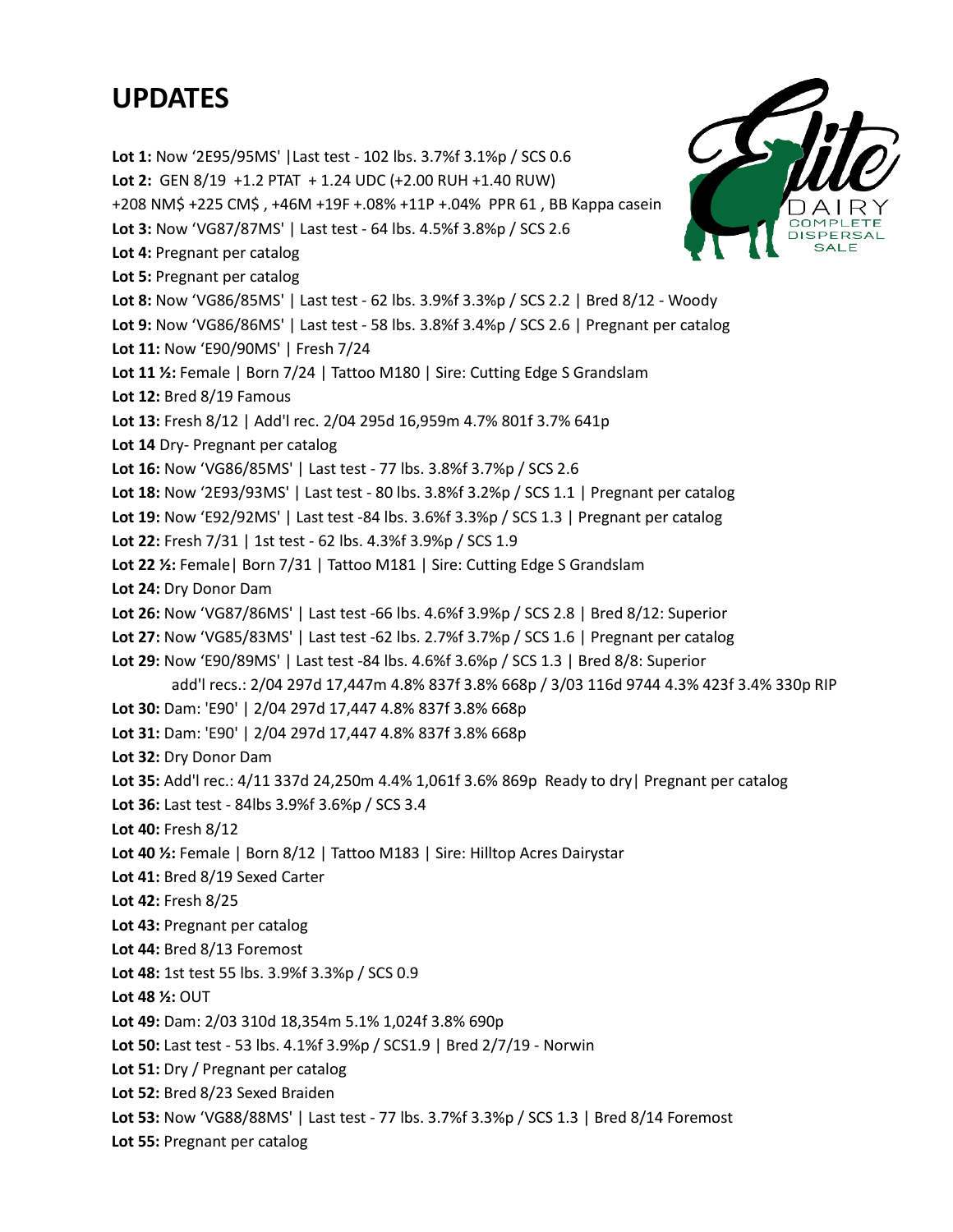**Lot 58:** Sells Open **Lot 58A:** Now 'VG87/90MS' | Last test -62 lbs. 3.4%f 3.4%p / SCS 3.5 **Lot 59:** Pregnant per catalog **Lot 60:** 2/04 365d 20,775m 4.1% 853f 3.8% 794p | Dry - Pregnant per catalog **Lot 61:** Now '3E93/93MS' | Pregnant per catalog **Lot 62:** Pregnant per catalog **Lot 63:** Now 'VG85/83MS' | Last test -55 lbs. 3.3%f 3.2%p / SCS 1.7 | Pregnant per catalog **Lot 65:** Now 'E92/91MS' | 1st test 80 lbs. 3.1%f 3.1%p / SCS 1.1 **Lot 67:** Fresh 7/8 | 1st test 55 lbs. 3.7%f 3.0%p / SCS 2.7 **Lot 71:** Pregnant per catalog **Lot 72:** Fresh 8/13 **Lot 72 ½:** Female | Born 8/13 | Tattoo M184 | Sire: Wizdom **Lot 73:** Dry / Pregnant per catalog **Lot 77:** Pregnant per catalog Lot 79: Dry / Pregnant per catalog **Lot 80:** Fresh 8/19 **Lot 80 ½:** Female | Born 8/19 | Tatto M188 | Sire: Dynamite **Lot 81:** Fresh 7/19 | 1st Test 66 lbs. 3.5%f 3.5%p / SCS 1.9 **Lot 82:** Open & Dry **Lot 83:** Fresh 7/10 | 1st test - 88 lbs. 5.2%f 3.5%p / SCS 1.3 **Lot 85:** Pregnant per catalog **Lot 86:** Now 'VG87/87MS' | Last test -75 lbs. 3.8%f 3.3%p / SCS 2.6 Pregnant per catalog **Lot 87:** Now 'GP84/85MS' | Last test - 66 lbs. 4.5%f 4.0%p / SCS 0.7 Bred 8/12 Foremost **Lot 89:** Bred 8/18 to Superior **Lot 91:** Pregnant per catalog **Lot 92:** 1st test - 62 lbs. 4.0%f 3.5%p / SCS 1.0 **Lot 94:** Now 'VG86/85MS' | 1st test - 88 lbs. 3.7%f 3.2%p / SCS 1.9 (3 qtr) Bred 9/1 Foremost **Lot 95:** Now '2E93/93MS' | 1st test - 102 lbs. 3.7%f 3.1%p / SCS 1.5 **Lot 97:** 5/03 337d 24,972m 4.6% 1,393f 3.8% 950p **Lot 99:** Now '2E93/93MS'| Last test - 110 lbs. 4.7%f 3.9%p / SCS 2.0 | Pregnant per catalog 6/03 214d 20,559m 4.7% 967f 3.3% 686p RIP **Lot 101:** Now 'GP83/85MS' | Last test -62 lbs. 4.7%f 3.9%p / SCS 1.5 | Pregnant per catalog **Lot 103:** Pregnant per catalog | Potential 8th Generation 'EX' **Lot 104:** Potential 8th Generation 'EX' **Lot 105:** Potential 8th Generation 'EX' **Lot 106:** Potential 8th Generation 'EX' **Lot 107:** Fresh 7/19 | Last test - 84 lbs. 3.4%f 3.1%p / SCS 3.1 **Lot 108:** Pregnant per catalog **Lot 112:** Pregnant per catalog **Lot 116:** Fresh 8/27 **Lot 118:** Dry / Pregnant per catalog Lot 120: Dry / Pregnant per catalog **Lot 121:** Now 'VG88/87MS' | Last test - 58 lbs. 5.3%f 3.7%p / SCS 4.0 | Pregnant per catalog **Lot 122:** Dam: 2/06 135d 9357m 4.5% 423f 3.3% 313p RIP